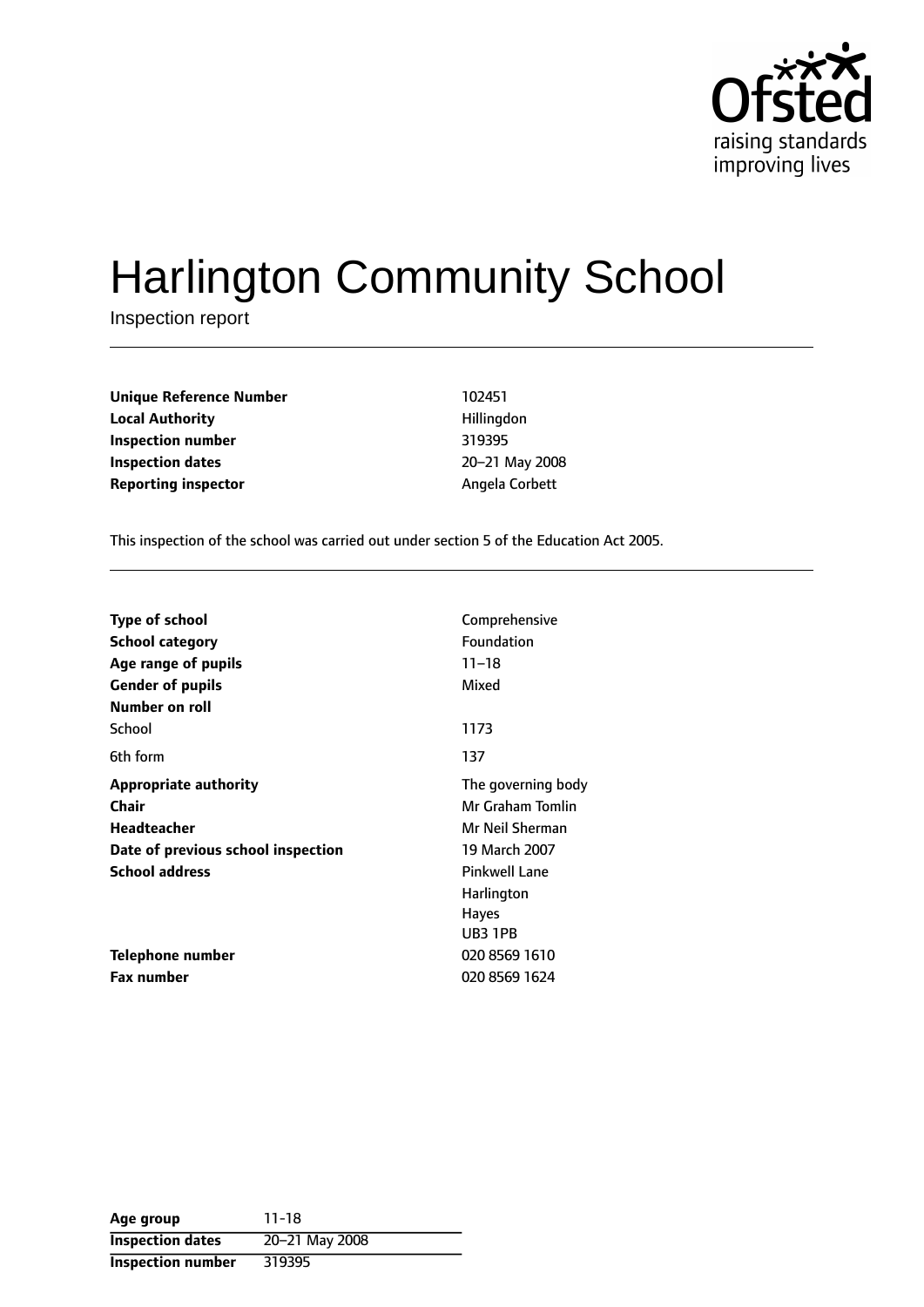.

© Crown copyright 2008

#### Website: www.ofsted.gov.uk

This document may be reproduced in whole or in part for non-commercial educational purposes, provided that the information quoted is reproduced without adaptation and the source and date of publication are stated.

Further copies of this report are obtainable from the school. Under the Education Act 2005, the school must provide a copy of this report free of charge to certain categories of people. A charge not exceeding the full cost of reproduction may be made for any other copies supplied.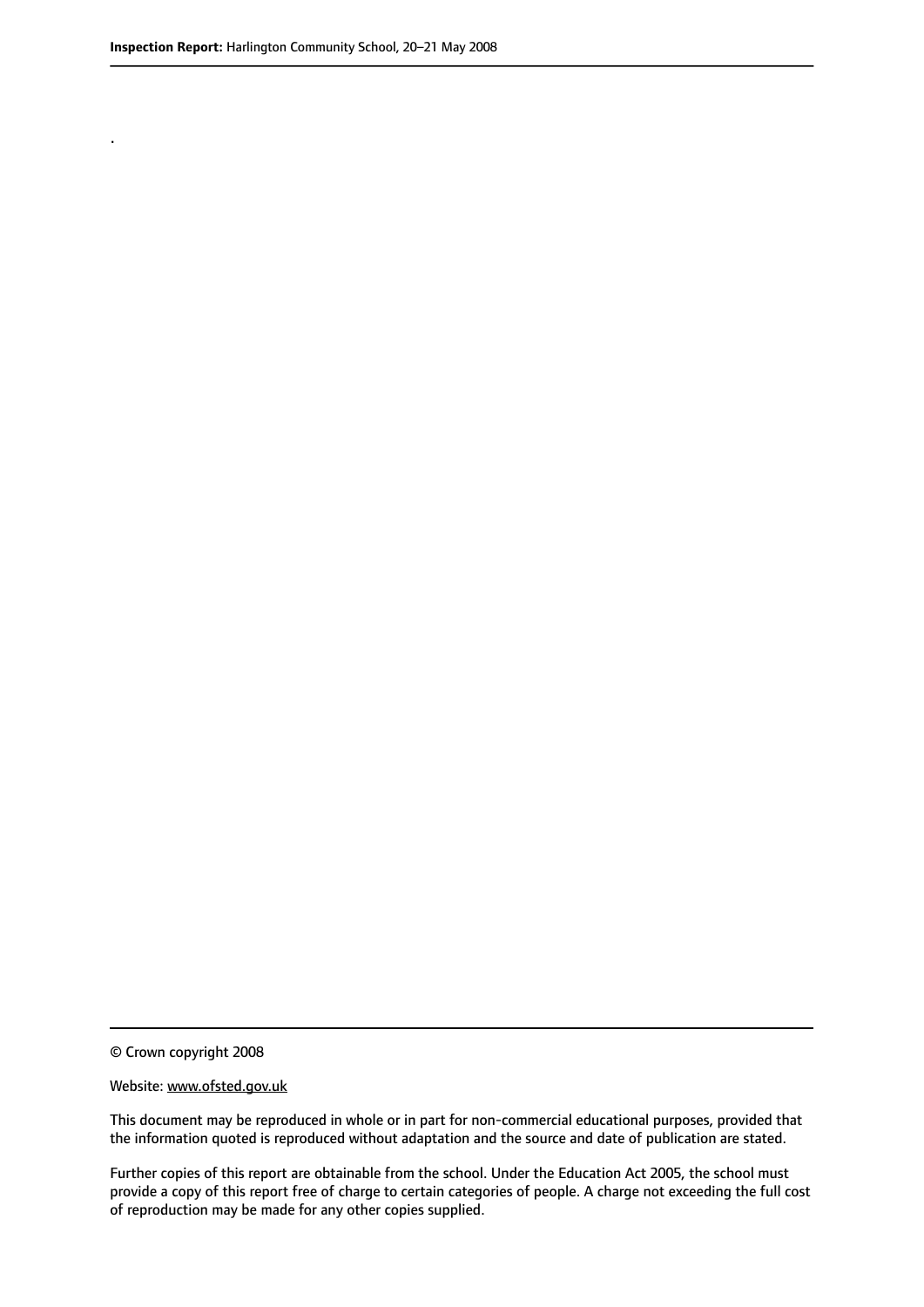# **Introduction**

The inspection was carried out by one Additional Inspector, currently on secondment to Her Majesty's Inspectorate, and four Additional Inspectors.

# **Description of the school**

Harlington Community School is a large, mixed school that is close to Heathrow Airport. The school site also includes an adult education centre, a sports centre and a public library. Students come from a wide range of economic and ethnic backgrounds with an above average number eligible for free school meals. Almost half of the students come from families where English is not their first language and a small proportion of students are in the early stages of learning English. The overall number of students with learning disabilities and/or difficulties, particularly those with cognitive and learning difficulties or behavioural, social and emotional needs, is very high. The number of students with a statement of special educational needs is similar to the national average.

The school is designated as a Department for Education and Skills Sports Hub and as Hillingdon's Specialist Resource Provision for students with physical difficulties and disabilities. The school has achieved a number of awards including the Artsmark and Sportsmark awards.

At the previous inspection in March 2007, the school was given a Notice to Improve because the achievement and standards at Key Stages 3 and 4 were inadequate.

## **Key for inspection grades**

| Grade 1 | Outstanding  |
|---------|--------------|
| Grade 2 | Good         |
| Grade 3 | Satisfactory |
| Grade 4 | Inadequate   |
|         |              |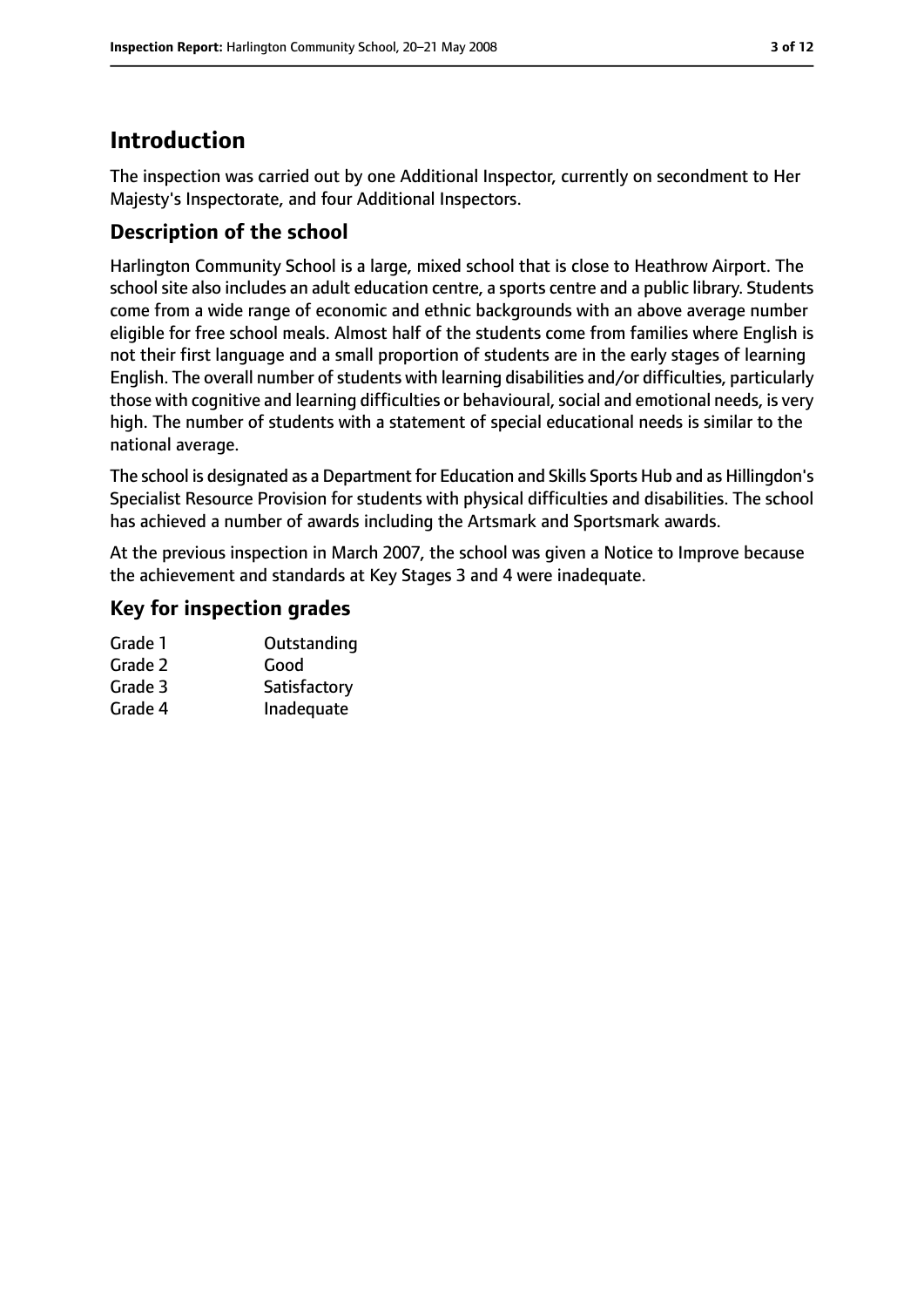# **Overall effectiveness of the school**

#### **Grade: 3**

In accordance with section 13 (5) of the Education Act 2005, HMCI is of the opinion that the school no longer requires significant improvement.

Harlington is an improving school that has made good progress since the previous inspection, particularly in improving the overall quality of teaching and learning and increasing the attendance of students. Students commented positively about this. As a result of this progress and other actions taken by the leadership team with support from external consultants, there has been some improvement in students' achievement and the school is now providing a satisfactory education.

Students join the school with attainment that is well below average, and the gap from the national average has increased over the last three years. In 2007, Key Stage 3 results improved, particularly in English, although they were still below the national average overall. Students' progress was generally satisfactory but many students did not make the progress they should have in mathematics. Results at GCSE, in 2007, were well below those found nationally and represented poor progress for many students in a number of subjects. Systems are now in place to track students' progress, and to identify and tackle individual underachievement. In addition, external support has been effectively given to poorly performing subjects. Because of this, and the improvements in teaching and learning, students are now making satisfactory progress and are on track to achieve the increasingly challenging targets being set for them. Students with learning difficulties and/or disabilities now make satisfactory progress overall, but this progress is not always consistent across the school due to insufficient learning support in some lessons. There is now a consistent approach to lesson planning both in terms of structure and to meeting individual students' needs. Students make better progress in lessons where there is good pace, and smooth transitions between engaging and varied activities. In other lessons, activities do not take full account of the range of abilities and needs within the class, or students are too passive because few practical and interactive tasks are provided; as a result they make less than expected progress.

Teaching and learning are satisfactory. Moreover, the proportion of good teaching is steadily increasing across the school. This is because of rigorous systems for monitoring the quality of lessons, targeted support for improvement and some sharing of good practice.

The curriculum overall is satisfactory. It is well matched to students' needs and interests at Key Stage 4, and this is also contributing to the better progress being made by students. Opportunities are missed for developing students' skills in information and communications technology (ICT), literacy and numeracy across the curriculum.

Students' personal, moral, social, cultural and spiritual development is good in this harmonious and inclusive school. Attendance hasimproved to just above the national average, and persistent absence has significantly reduced. However, lateness to school and lessons has yet to be fully addressed. Students are well cared for, they feel safe and enjoy coming to school. They have a good awareness of how to live a healthy lifestyle. Vulnerable students are well supported. There are few incidents of bullying within the school and students say it is dealt with effectively when it occurs. Students in the specialist resource provision for physical difficulty or disability are mainly taught in mainstream lessons. They receive good care and support to enable them to fully participate in school life. They make similar progress to their peers.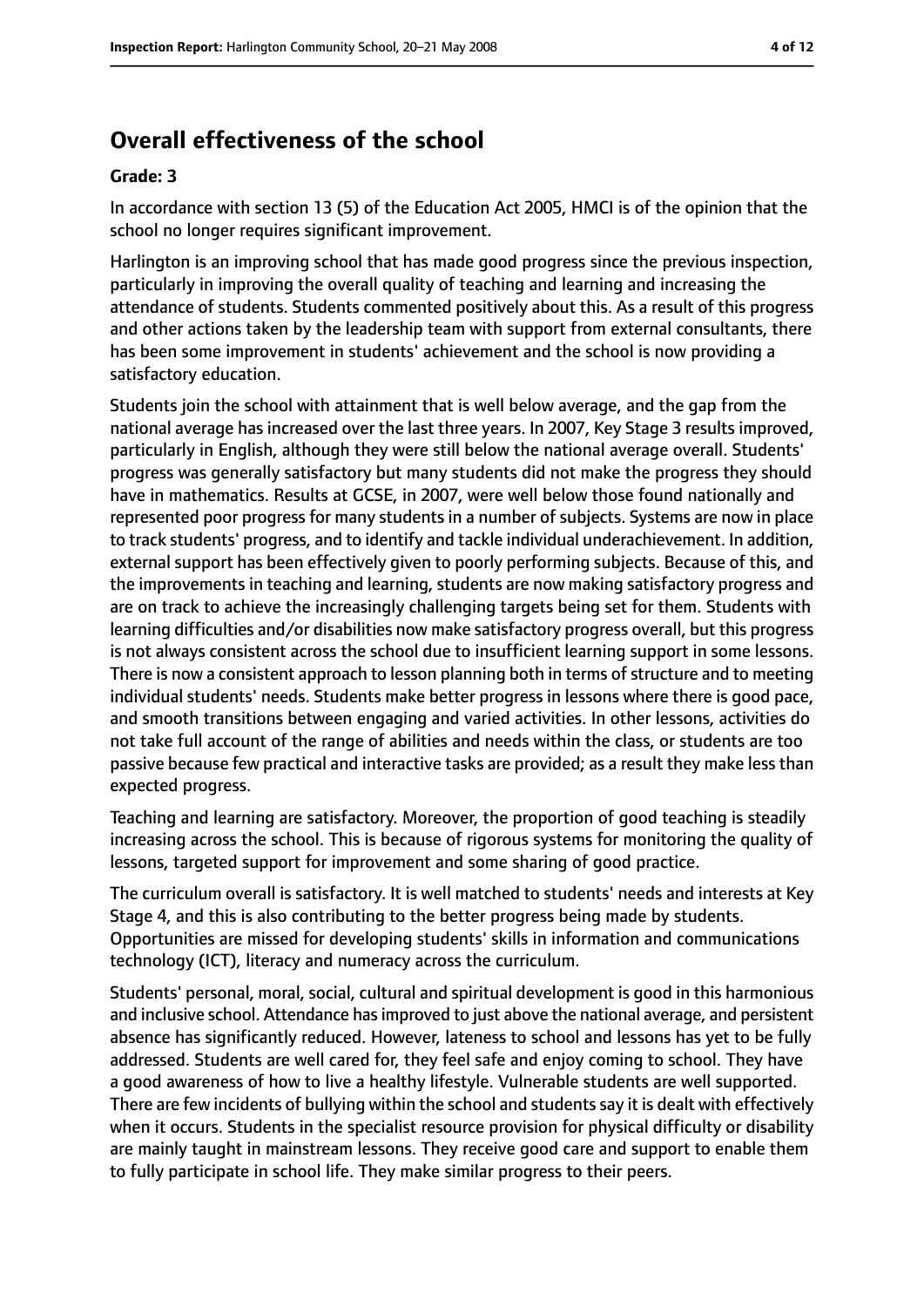Of the very small minority of parents who responded to the inspection questionnaire, more than half expressed concerns about the school, in particular, with respect to behaviour and poor communication. Inspectors agree that, whilst behaviour overall is satisfactory, there is still some low level disruption in lessons by a few students. Inspectors found that the school does communicate well with parents.

The headteacher, leadership team and staff are committed to bringing about improvement across the school. The leadership team, however, recognises that much work remains to be done to raise both standards and achievement for all students. More effective self-evaluation is developing at all levels. The effectiveness of middle managers has been variable in bringing about improvement but the targeted support is addressing this. The actions identified from strategic planning at all levels, whilst relevant, are not always coherent in their structure or focus to maximise their impact on raising student achievement. Progress against the key issues from the last inspection has accelerated this year with support from external consultants. This support has enabled leaders at all levels to develop sufficiently for the school to have satisfactory capacity to further improve.

## **Effectiveness of the sixth form**

#### **Grade: 3**

The effectiveness of the sixth form is satisfactory and there is good capacity to make further improvement. The sixth form is well managed and, as a result, numbers are increasing and the great majority of students complete their courses. Sixth form students are welcoming, thoughtful and mature young people who enjoy coming to school. They are eager to contribute to the life of the school and take on whole-school responsibilities with enthusiasm, for example, managing the main school council.

Students enter the sixth form with prior attainment which is below the national average. By the end of their second year, results in advanced level courses are still below average. This is because students obtain fewer higher grades than normally found. Nevertheless, achievement is satisfactory overall. Students perform very well in subjects such as media studies and ICT but less well in the sciences and mathematics. Although students welcome the wide and flexible curriculum offered to them, this has led to some students choosing courses which may not be the most appropriate which has, in turn, led to their lower achievement. Some students have not been advised well in Year 11 but guidance in the sixth form is good. Students appreciate the constructive feedback they receive from teachers as well as the good guidance about possible progress routes after the sixth form. The quality of teaching is good but students are not always encouraged to become independent learners and extend their own learning. As a result, students, in particular the most able, do not always achieve as well as they might. The Head of Sixth Form is focused on raising achievement through close monitoring of teaching and learning and focused support for learners. Some students' attendance is also disappointing which also contributes to the lower standards being achieved.

#### **What the school should do to improve further**

- Raise standards and achievement for all students by the end of Key Stage 4, particularly in mathematics.
- Improve the quality of teaching so it is consistently good or better so that all students make better progress.
- Improve the development of students' literacy and numeracy skills across all subjects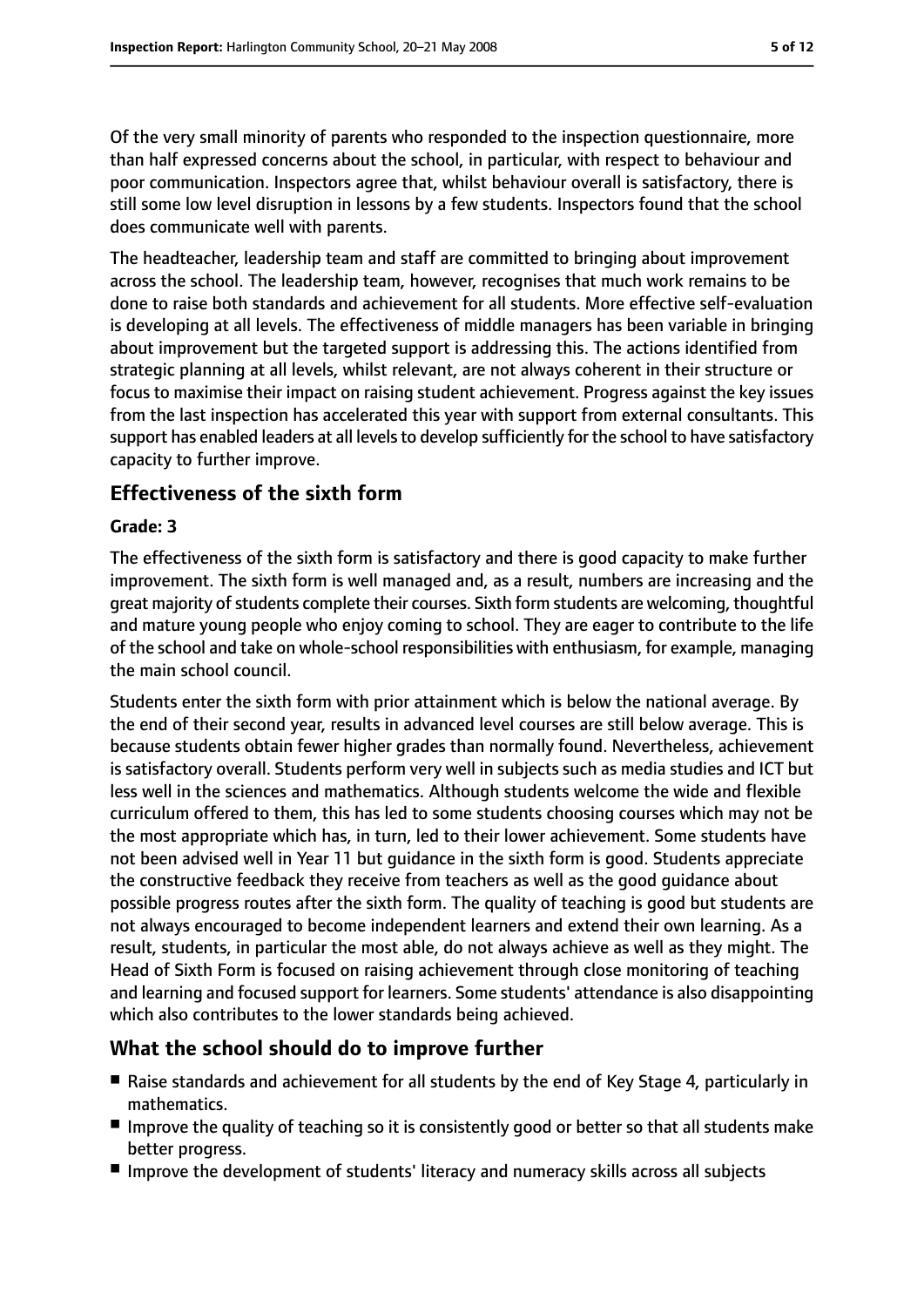- 
- Ensure that students receive good quality quidance in Year 11 to enable them to follow appropriate courses in the sixth form.

A small proportion of the schools whose overall effectiveness is judged satisfactory but which have areas of underperformance will receive a monitoring visit by an Ofsted inspector before their next section 5 inspection.

# **Achievement and standards**

#### **Grade: 3**

#### **Grade for sixth form: 3**

Last year, overall standards in Year 9 improved mainly due to students' very good progress in English. Results in English were broadly average. However, results in mathematics and science remained significantly below average. In 2007, the percentage of students attaining five or more good passes at GCSE improved slightly but was still well below the national average. Girls did markedly better than boys. Students performed best in drama and English; they did less well in mathematics, history and ICT. In 2007, students made most progress in Years 7 to 9 especially in English. Those in Years 10 to 11 made inadequate progress but the school has taken actions to remedy this for current students, whose progress is now satisfactory.

The school has experienced difficulties recruiting and retaining teachers especially in the key subjects such as mathematics. This has contributed to some students' underperformance. Teachers' tracking and assessment of students' progress has also been too variable. Over the past year, much has been done to improve achievement and the school has been well supported by external consultants. The school is beginning to set more challenging targets both forsubject departments and individual students, against which their progress is now closely tracked. There has been a good range of intervention work for all students, and particularly those students at risk of underachieving. Students, in year 11, spoke positively about the out-of-lesson teaching sessions. A wider range of vocational courses, together with the more rigorous monitoring of teaching and learning and improved attendance, are beginning to ensure that students are able to achieve their full potential.

# **Personal development and well-being**

#### **Grade: 2**

#### **Grade for sixth form: 2**

The personal development and well-being of the students are good. Students' spiritual, moral, social and cultural development is strong and students work increasingly well together in an atmosphere of trust and mutual respect. Students enjoy school and have positive attitudes to learning. Students appreciate the importance of staying healthy. They take part in sports and other physical activities and know how to choose healthy lunches and snacks. Students take on responsibility willingly, for example, sixth form students act as peer-mentors for younger students and Year 11 students as prefects. The school council provides students with an increasingly influential 'student voice' that has made changes around the school, for example, in the layout of the dining room. Behaviour has improved rapidly and is now satisfactory. Students understand and most respond well to the new points system that underpins the new policy. In the wider community, students make a positive contribution through a range of activities including fund raising, concerts to local schools and cultural events such as 'Taste of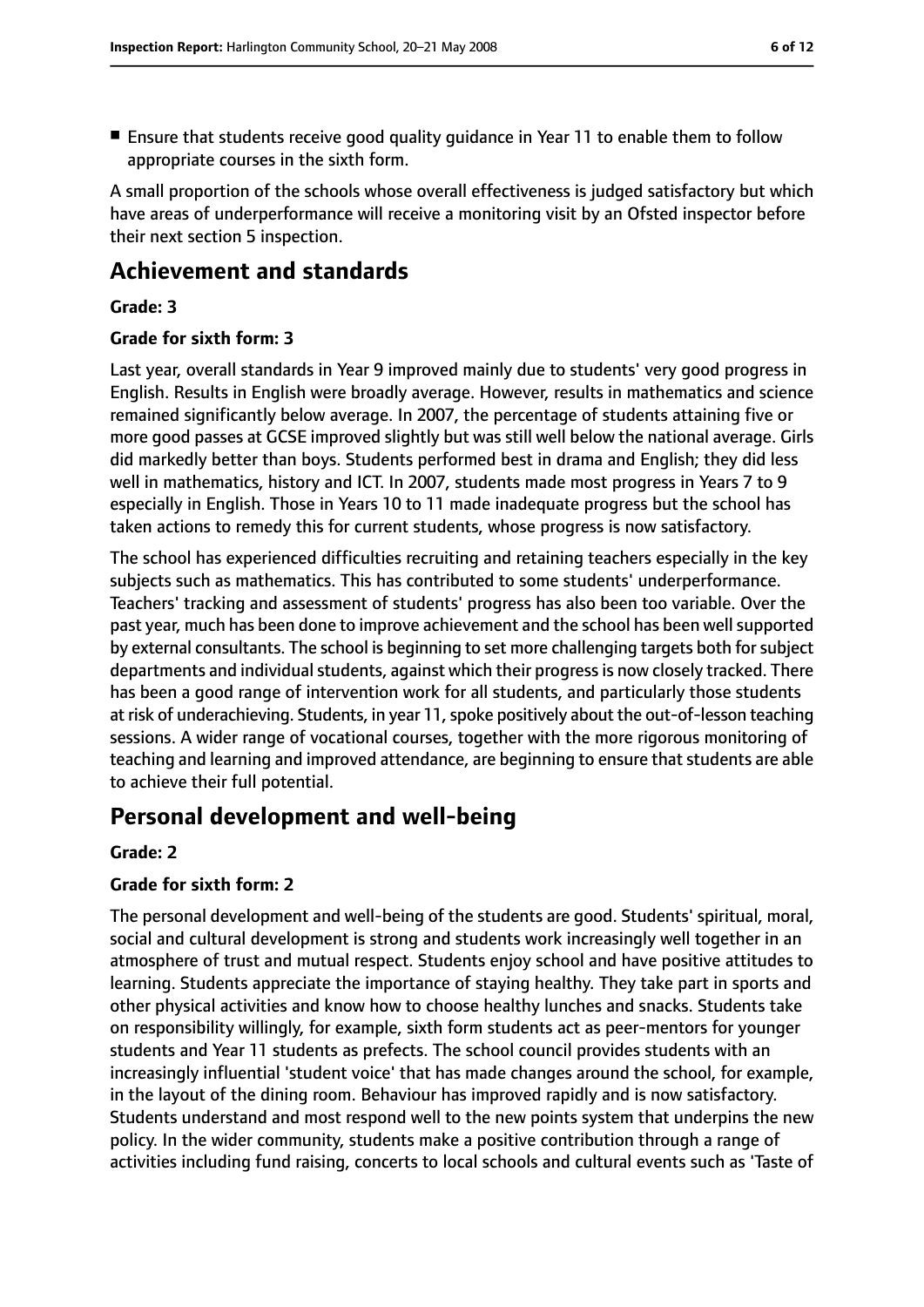Asia' and 'Celebrate Somalia'. Satisfactory workplace and other skills contribute to students' future well-being.

# **Quality of provision**

## **Teaching and learning**

#### **Grade: 3**

#### **Grade for sixth form: 2**

Students' progress in lessons is now satisfactory. Teachers have good subject knowledge although the extent to which this results in engaging and well-sequenced lessons varies. In some lessons, such as drama and sixth form French, learning objectives are clear, students are sufficiently challenged, and tasks are varied and interesting to all individuals in the class. In less successful lessons, the teacher is too dominant so that students do not develop the necessary skills for independent learning. Behaviour is now generally managed well in lessons although students say that poor behaviour from a minority still disrupts their learning in some classes. Marking is done routinely and conscientiously but the quality of the feedback given to students is variable so that students are not always clear about what specific steps they need to take to improve. Teachers carefully collect information from student assessments but this does not always mean that future work is then planned to take the strengths and weaknesses of individual students into account. Where teaching assistants are used in lessons they give good support, although in some lessons students with learning difficulties and/or disabilities do not receive the support they need. Overall, the school keeps parents informed well about students' progress.

## **Curriculum and other activities**

#### **Grade: 3**

#### **Grade for sixth form: 2**

Most students are well served by the curriculum and follow courses which are well matched to their needs and capabilities. A few students do not choose the courses best suited to their abilities in the sixth form. The curriculum responds to local needs, and a major strength is the variety of vocational courses offered in Years 10 and 11 and in the sixth form. Statutory requirements are met, but the provision for developing students' literacy, numeracy and ICT skills across all curriculum subjects is not contributing as fully as it might to improving standards. Students enjoy a range of out-of-school activities, amongst them GCSE revision classes, charity fund-raising, sport and drama. The school rightly prides itself on its inclusive ethos and ensures that all students, including those with learning difficulties and/or disabilities, have access to the same curriculum as others. There is an appropriate emphasis on preparing them for the world of work or the next stage of their education. Innovative curriculum projects have included making links with students in a school in China.

#### **Care, guidance and support**

#### **Grade: 3**

#### **Grade for sixth form: 2**

The school has good systems to promote students' personal, social and academic development. The school links well with partner primary schools to ensure that new students settle quickly and happily into Year 7. A strong feature of the school is the support for different groups of students with diverse needs. The special resource provision provides good support for the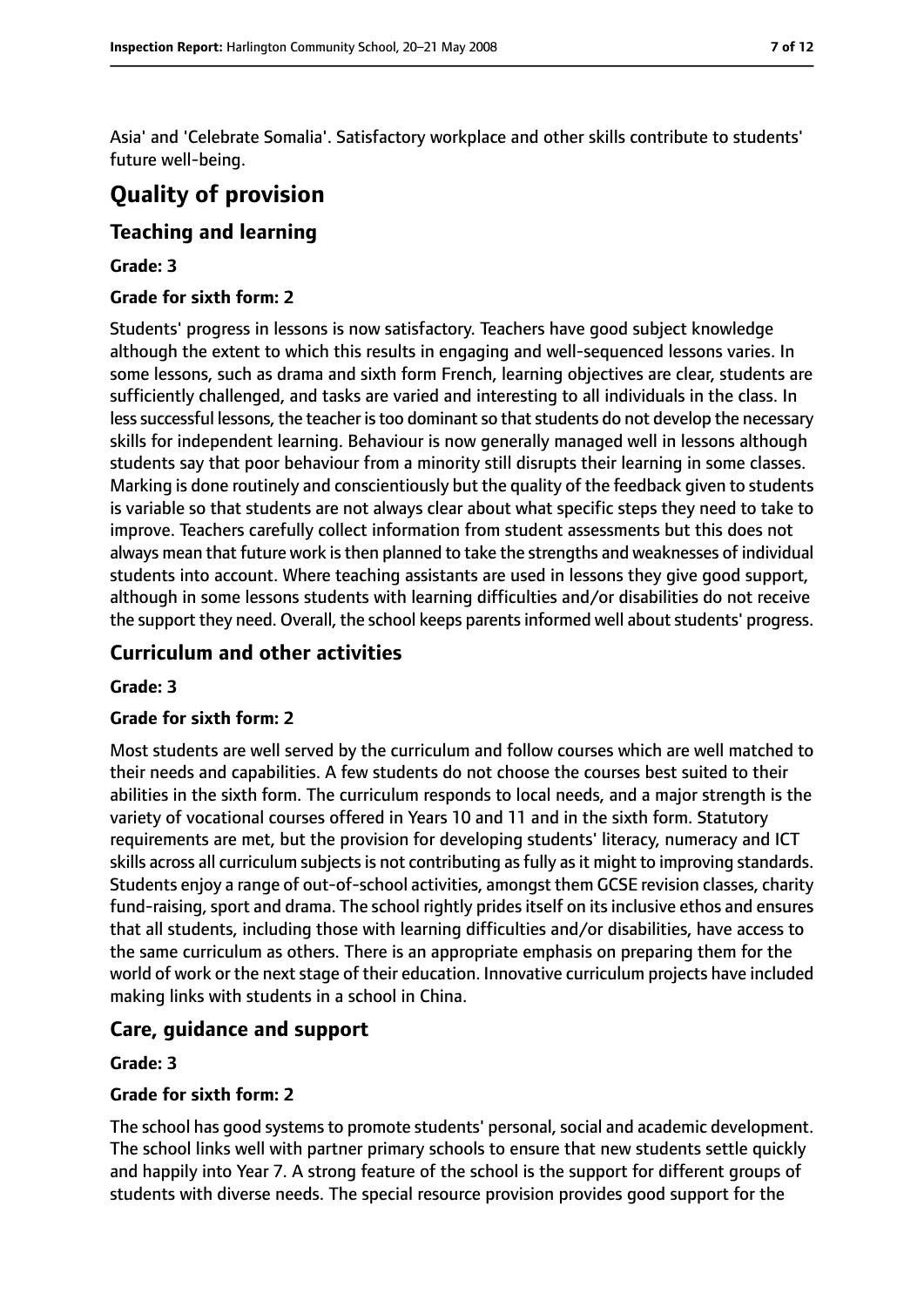students with physical difficulties or disabilities because of the care they receive from staff. The effective monitoring of students with learning difficulties and disabilities ensures they make satisfactory progress. Most students interviewed during the inspection could explain their targets in some way. However, they were less clear as to what they needed to do in order to progress to the next level. Although data tracking systems are good, the school does recognise the need for more rigour in the precise use of data by staff in order to improve learning, particularly for different groups of students. The use of assessment procedures and practice is inconsistent across subjects and areas of the school. Examples of good practice can be found in English, humanities, science and the sixth form. Academic guidance is satisfactory. However, guidance is sometimes too closely allied to aspirations rather than abilities, for example, when students make choices in Year 11 for the next stage of their learning. This means they do not always achieve as well as they should. The quality of safeguarding procedures is good. Vulnerable students are identified early and swiftly provided with the necessary support by a number of external agencies.

# **Leadership and management**

#### **Grade: 3**

#### **Grade for sixth form: 2**

Leadership and management are satisfactory. The headteacher, ably supported by his senior management team, is passionate and working with determination to improve the school. However, senior leaders in particular, recognise there is much work still to do to improve achievement and standards. The pace and rigour of implementing change after the last inspection was initially slow, particularly in relation to teaching and learning in underperforming subjects. The school has engaged well with and made effective use of external consultants to improve the capacity of leaders at all levels. This, together with the school's own good professional development programme is helping to resolve some of the school's recruitment difficulties. The management of support for students with learning difficulties and/or disabilities is satisfactory. Many of the staff employed to support these students have special skills or qualifications, for example, one is Polish speaking. However, there are not enough teaching assistants and they are not always well-deployed to ensure that students make the progress they should in all lessons. The school's self-evaluation provides a useful basis for improvement, but it would benefit from a more analytical rather than descriptive approach. The strategic plan identifies many relevant actions. However, these are not always coherently structured or clearly focused on improving student underachievement. Governors know and understand the school very well. They are supportive and pay good attention to the statutory requirements of their role. They have developed their understanding of data about student achievement and are increasingly acting as an effective 'critical friend' to the school. Value for money and capacity to improve are now satisfactory.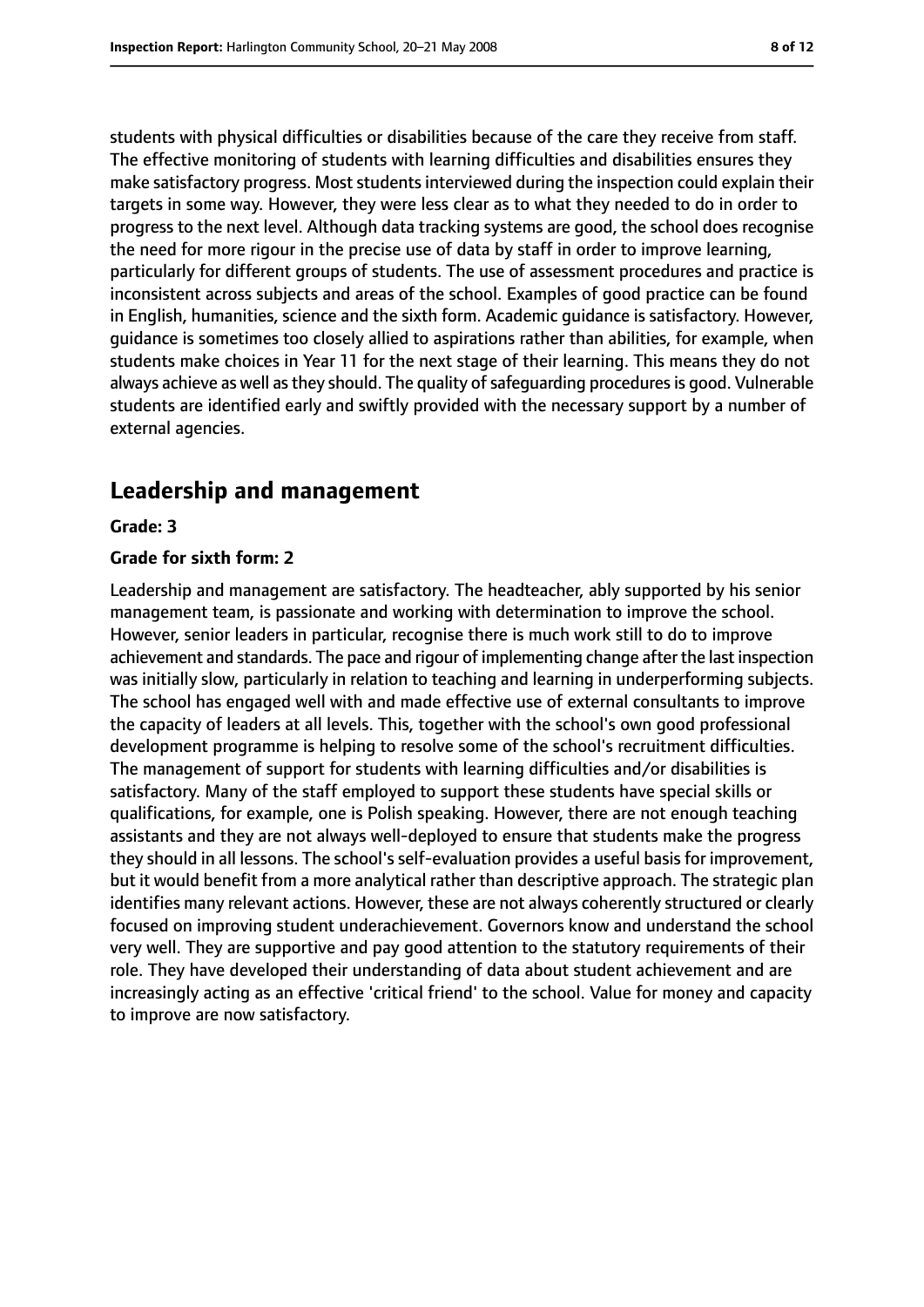**Any complaints about the inspection or the report should be made following the procedures set out in the guidance 'Complaints about school inspection', which is available from Ofsted's website: www.ofsted.gov.uk.**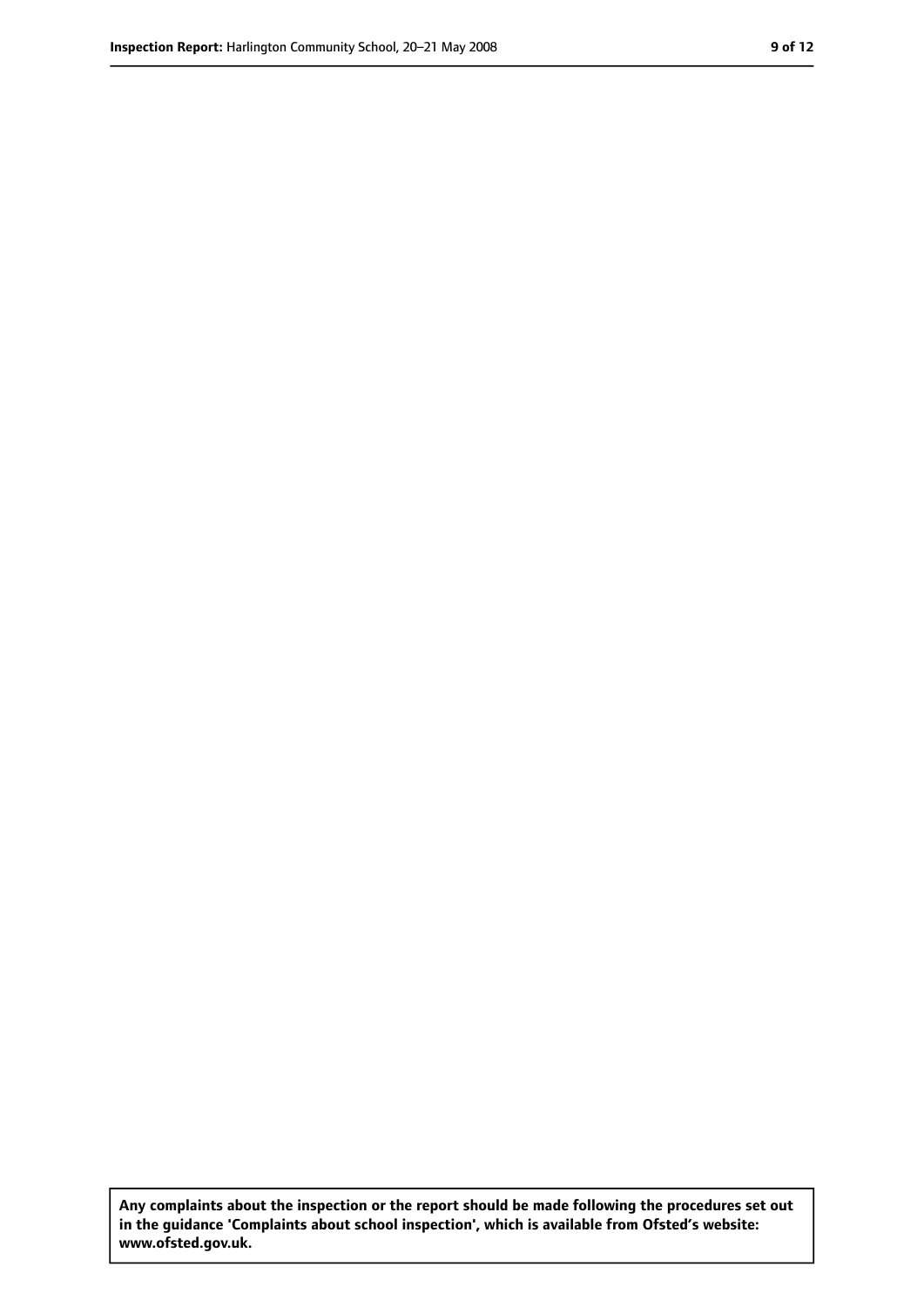#### **Annex A**

# **Inspection judgements**

| Key to judgements: grade 1 is outstanding, grade 2 good, grade 3 | <b>School</b>  | $16-19$ |
|------------------------------------------------------------------|----------------|---------|
| satisfactory, and grade 4 inadequate                             | <b>Overall</b> |         |

## **Overall effectiveness**

| How effective, efficient and inclusive is the provision of<br>education, integrated care and any extended services in meeting<br>the needs of learners? |     |     |
|---------------------------------------------------------------------------------------------------------------------------------------------------------|-----|-----|
| Effective steps have been taken to promote improvement since<br>the last inspection                                                                     | Yes | Yes |
| How well does the school work in partnership with others to<br>promote learners' well-being?                                                            |     |     |
| The capacity to make any necessary improvements                                                                                                         |     |     |

## **Achievement and standards**

| How well do learners achieve?                                                                               |  |
|-------------------------------------------------------------------------------------------------------------|--|
| The standards <sup>1</sup> reached by learners                                                              |  |
| How well learners make progress, taking account of any significant<br>variations between groups of learners |  |
| How well learners with learning difficulties and disabilities make<br>progress                              |  |

# **Personal development and well-being**

| How good is the overall personal development and<br>well-being of the learners?                                  |  |
|------------------------------------------------------------------------------------------------------------------|--|
| The extent of learners' spiritual, moral, social and cultural<br>development                                     |  |
| The extent to which learners adopt healthy lifestyles                                                            |  |
| The extent to which learners adopt safe practices                                                                |  |
| How well learners enjoy their education                                                                          |  |
| The attendance of learners                                                                                       |  |
| The behaviour of learners                                                                                        |  |
| The extent to which learners make a positive contribution to<br>the community                                    |  |
| How well learners develop workplace and other skills that will<br>contribute to their future economic well-being |  |

# **The quality of provision**

| How effective are teaching and learning in meeting the<br>full range of the learners' needs?          |  |
|-------------------------------------------------------------------------------------------------------|--|
| How well do the curriculum and other activities meet the<br>range of needs and interests of learners? |  |
| How well are learners cared for, guided and supported?                                                |  |

 $^1$  Grade 1 - Exceptionally and consistently high; Grade 2 - Generally above average with none significantly below average; Grade 3 - Broadly average to below average; Grade 4 - Exceptionally low.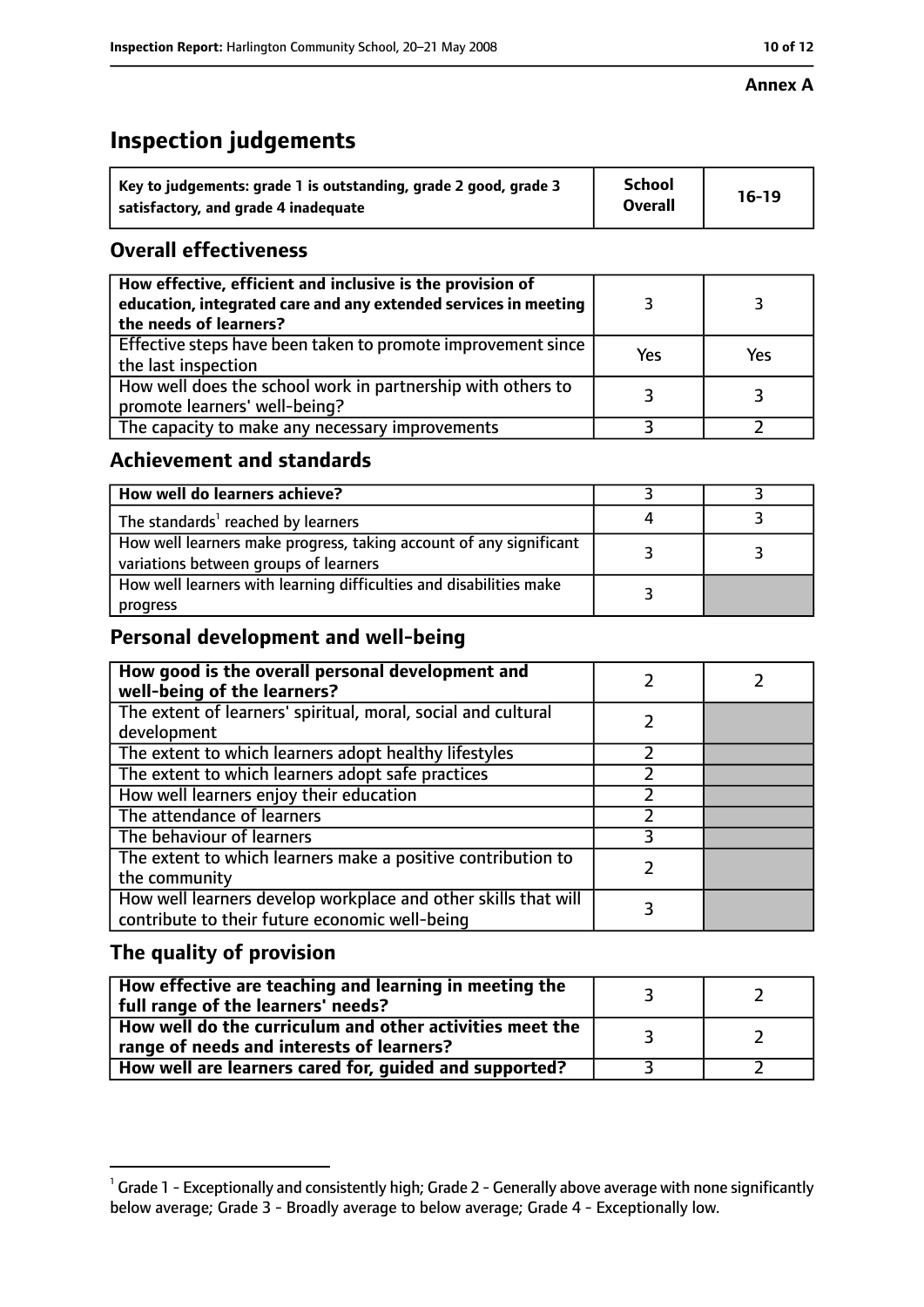#### **Annex A**

# **Leadership and management**

| How effective are leadership and management in raising<br>achievement and supporting all learners?                                                 | 3         |     |
|----------------------------------------------------------------------------------------------------------------------------------------------------|-----------|-----|
| How effectively leaders and managers at all levels set clear<br>direction leading to improvement and promote high quality of<br>care and education | 3         |     |
| How effectively leaders and managers use challenging targets<br>to raise standards                                                                 | 3         |     |
| The effectiveness of the school's self-evaluation                                                                                                  | 3         | 3   |
| How well equality of opportunity is promoted and discrimination<br>tackled so that all learners achieve as well as they can                        | 3         |     |
| How effectively and efficiently resources, including staff, are<br>deployed to achieve value for money                                             | 3         |     |
| The extent to which governors and other supervisory boards<br>discharge their responsibilities                                                     | 2         |     |
| Do procedures for safeguarding learners meet current<br>qovernment requirements?                                                                   | Yes       | Yes |
| Does this school require special measures?                                                                                                         | No        |     |
| Does this school require a notice to improve?                                                                                                      | <b>No</b> |     |